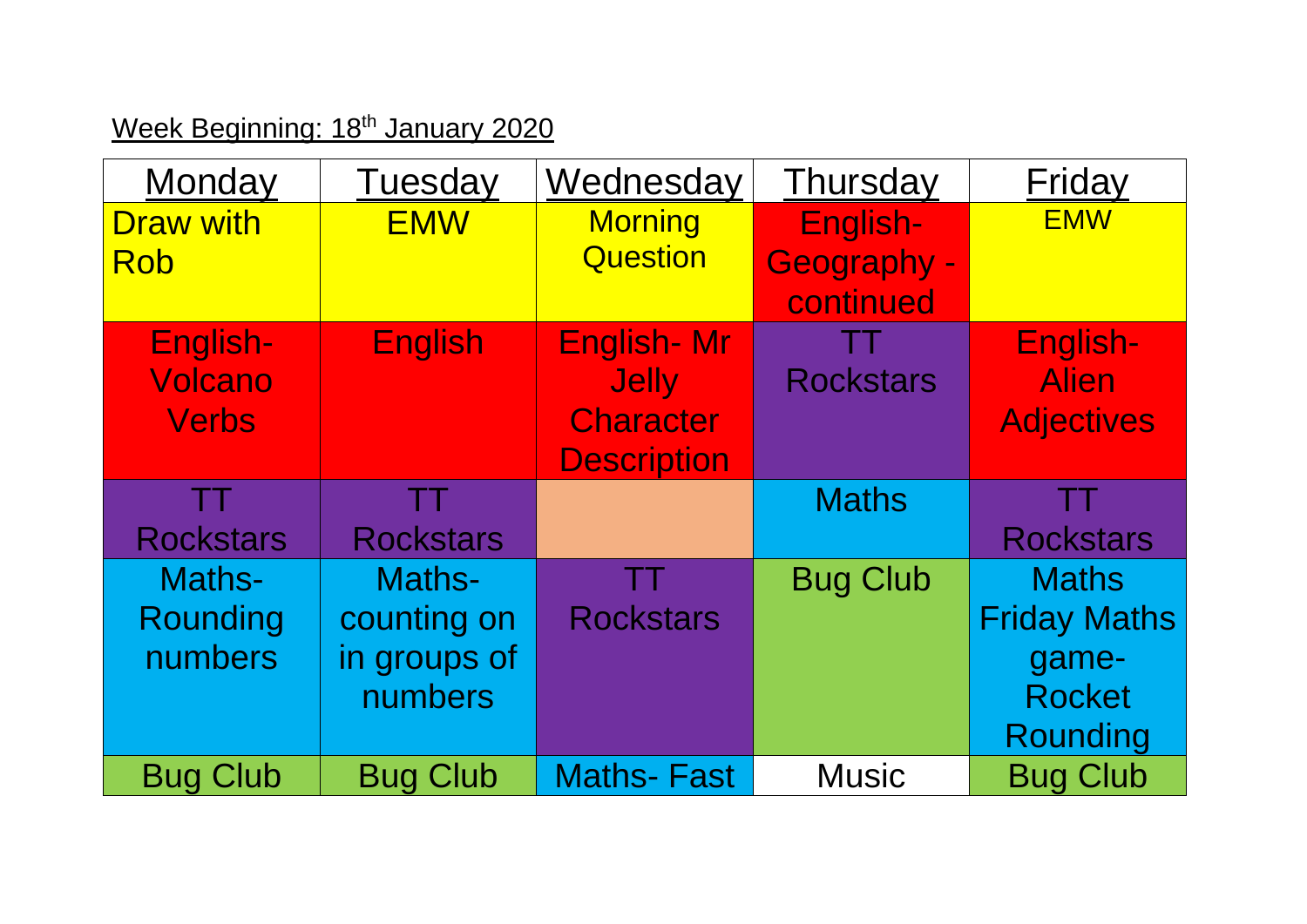|                            |                                            | <b>Recall</b><br>Challenge                                                |                           |                                 |
|----------------------------|--------------------------------------------|---------------------------------------------------------------------------|---------------------------|---------------------------------|
| R.E.<br><b>Online Quiz</b> | P.H.S.E<br>Interview a<br>family<br>member | <b>Bug Club</b>                                                           | Geography -<br>continued  | <b>Science</b>                  |
| Love of<br><b>Reading</b>  | Love of<br><b>Reading</b>                  | Geography-<br>plan a trip<br>around the<br><b>Magic</b><br><b>Kingdom</b> |                           | Love of<br><b>Reading</b>       |
| <b>Joe Wicks</b><br>link   |                                            | <b>Joe Wicks</b><br>link                                                  | Love of<br><b>Reading</b> | <b>Joe Wicks</b><br><b>link</b> |

The above timetable show you what is on the Google Classroom for his week. There are also additional links on there that lead you through to Purple Mash activities.

Being off school isn't ideal but it is an opportunity for you to get creative. Maybe you would like to write a story of your own, design something spectacular, create a piece of